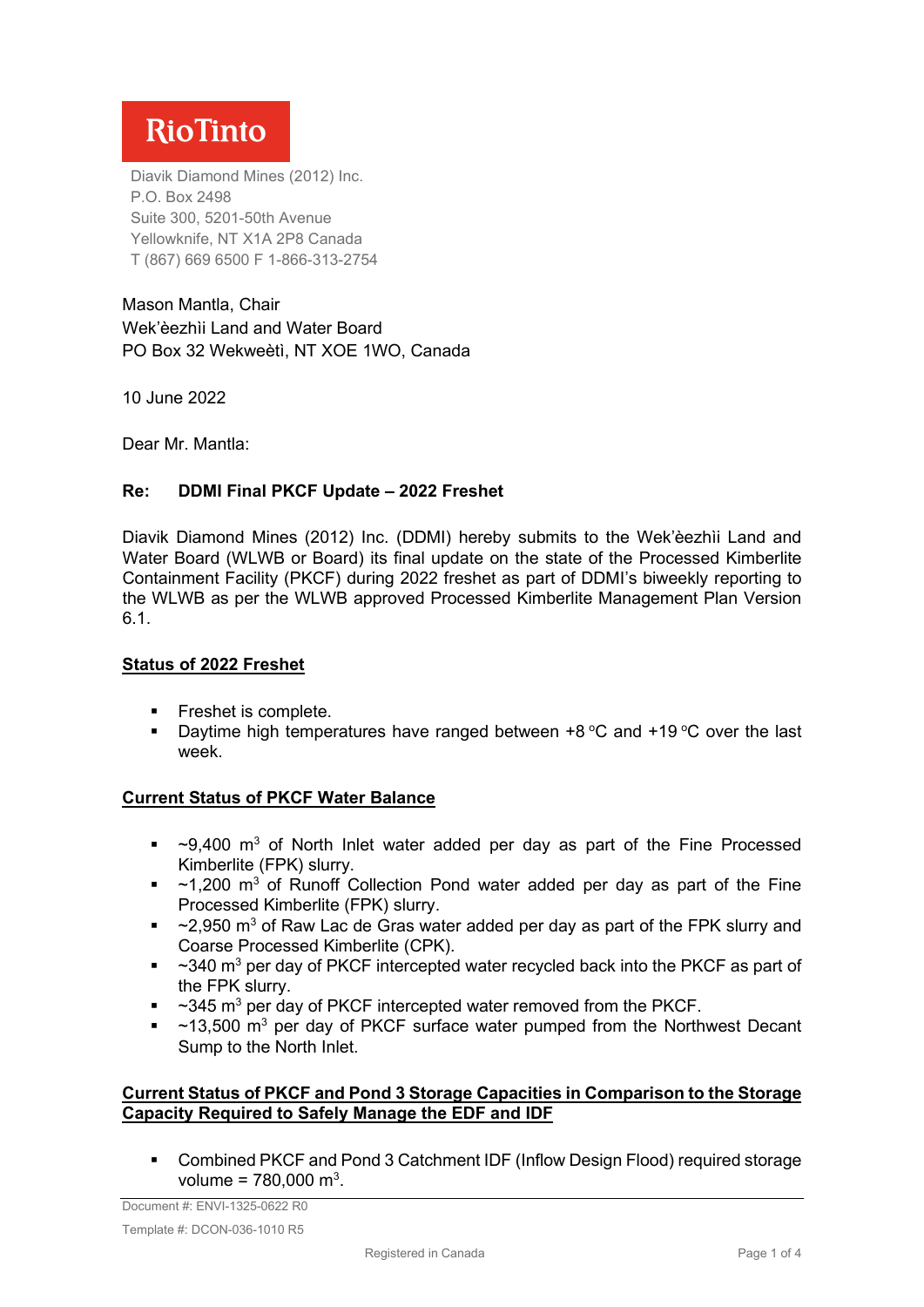

- $\sim$  243,000 m<sup>3</sup> of availabe water storage capacity within the PKCF.
- $\sim$ 916,000 m<sup>3</sup> of available water storage capacity within Pond 3.
- $\sim$  ~134,000 m<sup>3</sup> of available water storage capacity above what is required to store the IDF within Pond 3.

#### **Description of Ongoing and Planned Water Management Activities**

In accordance with the TARP, DDMI has implemented the following responses to manage the current conditions:

- The Northwest (NW) Decant Sump has been operational since May 2, 2022 and pumping at its maximum capacity of  $\sim$ 13,500 m<sup>3</sup> per day since May 6, 2022, aside from occasional maintenance.
- Survey of NW Decant Sump Pond elevation every day as required.
- Ensuring that the Spillway is open and free of obstructions.
- Regular PKCF Water Management Plan operational reviews and contingencies development with support from Engineer of Record.
- Construction of PKC Spillway chute into Pond 3 is ongoing.

#### **State of Compliance with PKCF Plan V6.1 and Related Diavik Water Licence Conditions during 2022 Freshet**

- **DDMI** has activated an internal Trigger Action Response Plan (TARP) to closely manage the pond elevation in the NW Decant Sump, processed kimberlite deposition, and Pond 3 storage capacity for an IDF.
- DDMI completed a test of the emergency response plan (ERP) for the PKCF in March 2022 in advance of the 2022 freshet. The test focused on emergency response actions to be implemented in a sunny day breach at the west dam of the PKCF scenario.

Please do not hesitate to contact the undersigned if you have any questions regarding this submission.

Yours sincerely,

Kofi Boa-Antwi Superintendent, Environment

cc: Marie-Eve Cyr, WLWB Anneli Jokela, WLWB Joseph Heron, GNWT Lands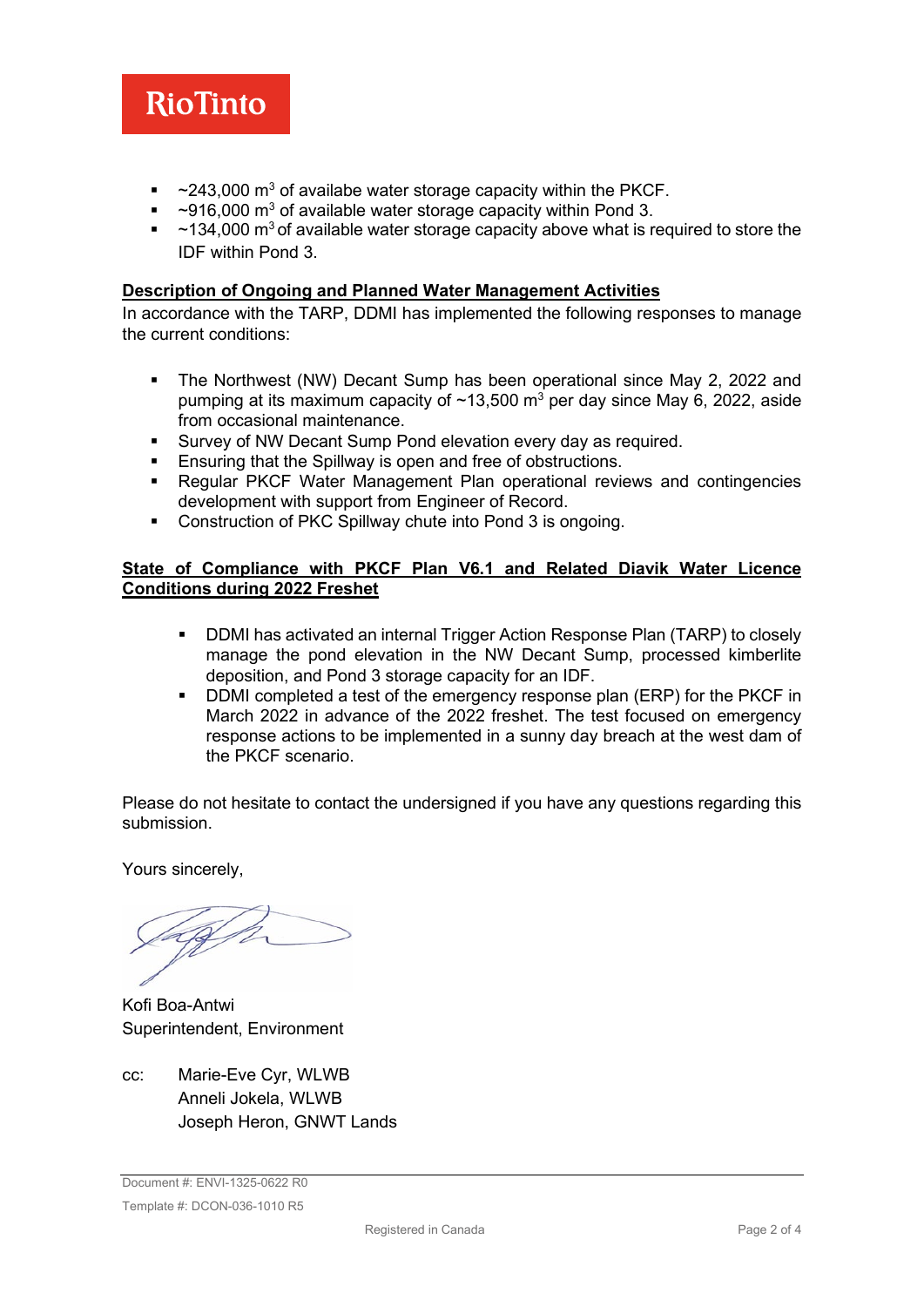

## **Drone Photo – Looking Northwest at Pond 3 (June 7, 2022)**